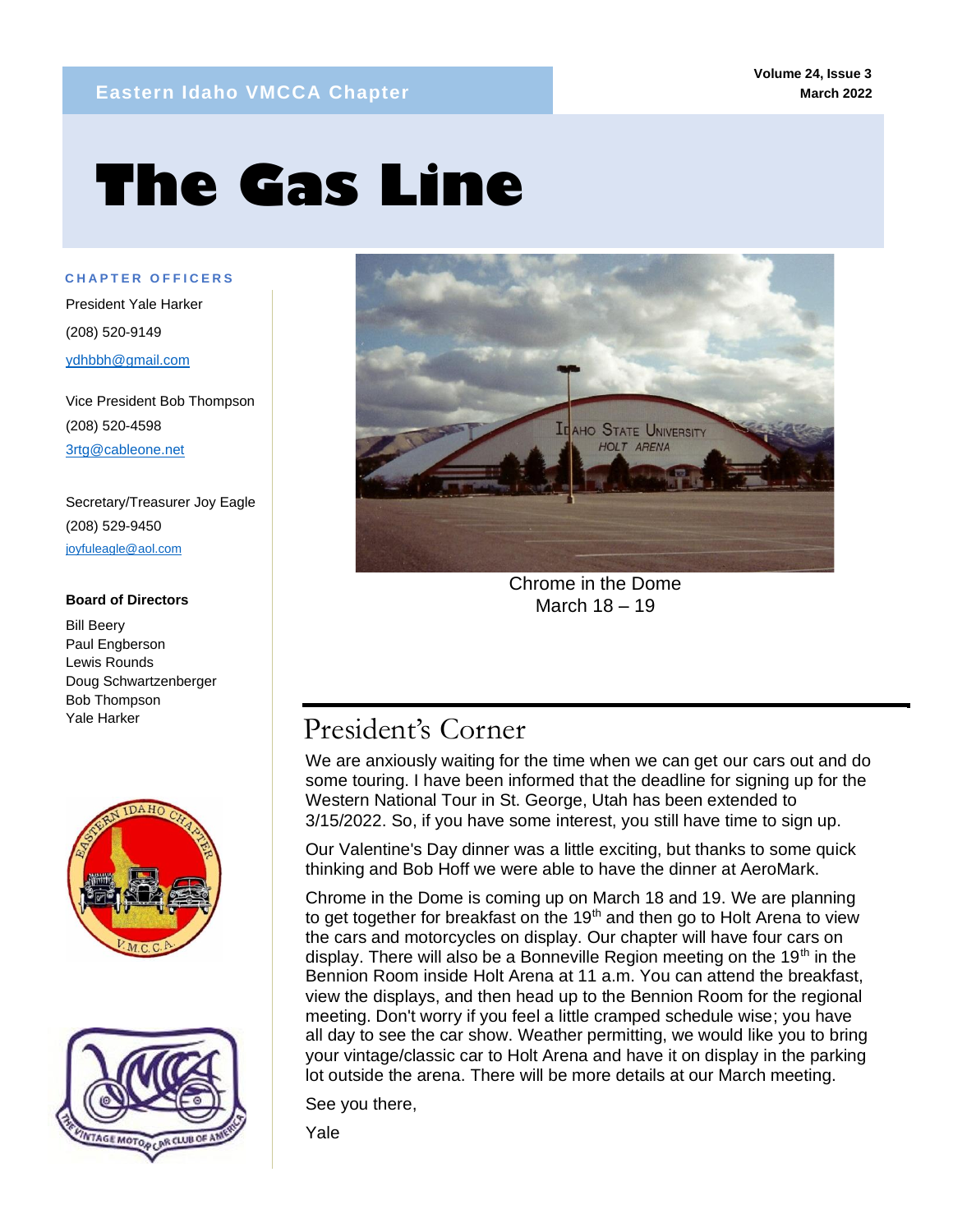## **C H A P T E R E V E N T S**

**Mar 3** – Chapter Meeting, Idaho Falls Activity Center, 1575 N. Skyline Dr., South Meeting Room, 7 p.m.

**Mar 18-19** – Chrome in the Dome, Holt Arena, Pocatello – Yale Harker. Breakfast – Sam and Wanda Otero

### **M E E T I N G T R E A T S**

| Mar 3            | Gary & Dawn         |
|------------------|---------------------|
| Apr 7            | Bill & Sandy        |
| May 5            | Doug & Rhonda       |
| Jun 2            | <b>Bob Thompson</b> |
| Jul 7            | BBQ - Lewis &       |
|                  | Carol               |
| Aug 4            |                     |
| Sep 1            | Rich & Joy          |
| Oct <sub>6</sub> |                     |
| Nov 3            | Bob & Celine        |
| Dec              | Christmas Party     |

#### **N A T I O N A L E V E N T S**

**Apr 3 – 9:** 2022 Western National Tour, St. George, UT. Steve Fitzgerald, (970) 209 7814 or [studebakersteve@bresnan.net](mailto:studebakersteve@bresnan.net)

**May 1 - 6:** 40th Chrome Glidden Tour, Grand Island, NE. John Nikodym, (402) 746- 3825[, jjnikodym@gmail.com](mailto:jjnikodym@gmail.com)

**Jun 12 - 17:** 1 & 2 Cylinder PTA Tour, Fremont, OH. Marty Tansey, (419) 929-5325, [dmtansey@ncwcom.com](mailto:dmtansey@ncwcom.com)

## Meeting Minutes – February 3, 2022

The meeting was held at AeroMark. There were 16 members in attendance. President Yale Harker conducted the meeting. Joy Eagle read the minutes of the January meeting and a treasurer's report was given.

## **Old Business**

Modification of the EIVMCCA by-laws was approved by the members in attendance. They will pass them to the Regional Club for final approval.

**Valentine's Potluck – February 3rd** – **6:30pm** – Skyline Activity Center. The Activity Center was not open. Thankfully Bob and Jane Hoff provided us the use of a conference room at Aeromark. It was wonderful! Unfortunately, the note placed upon the door of the Activity Center was not visible by members that arrived later (the entry light had also been shut off). We are very sorry for those that were missed. We had a great dinner, sang a song, and visited with our friends.

## **New Business**

**Chrome in the Dome** – March 18 & 19 – Yale Harker. Yale has been working with Russ Butler for the EIVMCCA display at the event. We will have 4 cars at our display – cars from Lewis Rounds, Bill Beery, Bob Hoff, and Paul Engberson. Sam & Wanda will arrange for a breakfast on Saturday morning.

**VMCCA Bonneville Region Meeting** – Saturday, March 19<sup>th</sup> – Bob Shilkett, 11a.m., Bennion Room in Holt Arena. This will be a short meeting to bring the Chapters together, discuss past year's activities and propose a Regional Tour for 2022.

**Acknowledgement of Kevin Call** - It was proposed that we offer a life membership of our Eastern Idaho Chapter and a one-year membership in the national VMCCA to Kevin to acknowledge his contribution to our hobby. We were hoping to present this award at Chrome in the Dome, perhaps at breakfast.

**Dust-off Tour** – April 23 – Doug and Rhonda Schwartzenberger. Meet at 9 a.m. at Doug and Rhonda's home, 2257 Darah St., Idaho Falls, for coffee, juice, and donuts.

We will caravan to see the Genghis Khan exhibit at the Museum of Idaho, 200 N. Eastern Ave, Idaho Falls, ID 83402. Doug and Rhonda have acquired 20 tickets and our Chapter will cover the admission fee for members over the 20 head count. Please RSVP to Rhonda at 208-524-1337. After the museum we will proceed to Mac and Kelly's Pub & Grill, [1560 Lindsay Blvd, Idaho Falls, ID 83402](https://www.bing.com/local?lid=YN873x301975156753351083&id=YN873x301975156753351083&q=Mac+%27N+Kelly%27s+Pub+%26+Grill&name=Mac+%27N+Kelly%27s+Pub+%26+Grill&cp=43.509700775146484%7e-112.05531311035156&ppois=43.509700775146484_-112.05531311035156_Mac+%27N+Kelly%27s+Pub+%26+Grill) (location of the old Skyway Bar) for lunch and miniature drag racing. Members will pay for their meals and racing.

**Market Lake Clean-Up** – end or April or May – Mark & Diane Schwartzenberger. **May TBD Tour** – Doug and Rhonda Schwartzenberger – Details to come!

**Lewis & Clark Tour 2023** – Bob & Holly Crawley – proposed agenda. Sunday – Dillon – Day 1 & 2, visiting Bannack Ghost Town and Big Horn Battlefield. Day 3 – To Salmon via Lemhi Pass, Sacagawea Museum Day 4 – To Hamilton, MT Day 5 – To Lolo Hot Springs Day 6 – To Orofino Day 7 – To Lewiston and the Closing Banquet Sunday after the tour an optional Snake River Boat Ride Help from our Club will be needed for coffee Stops, sign placement, and budget. More info to come.

Thanks to our great Eastern Idaho Chapter for a wonderful dinner!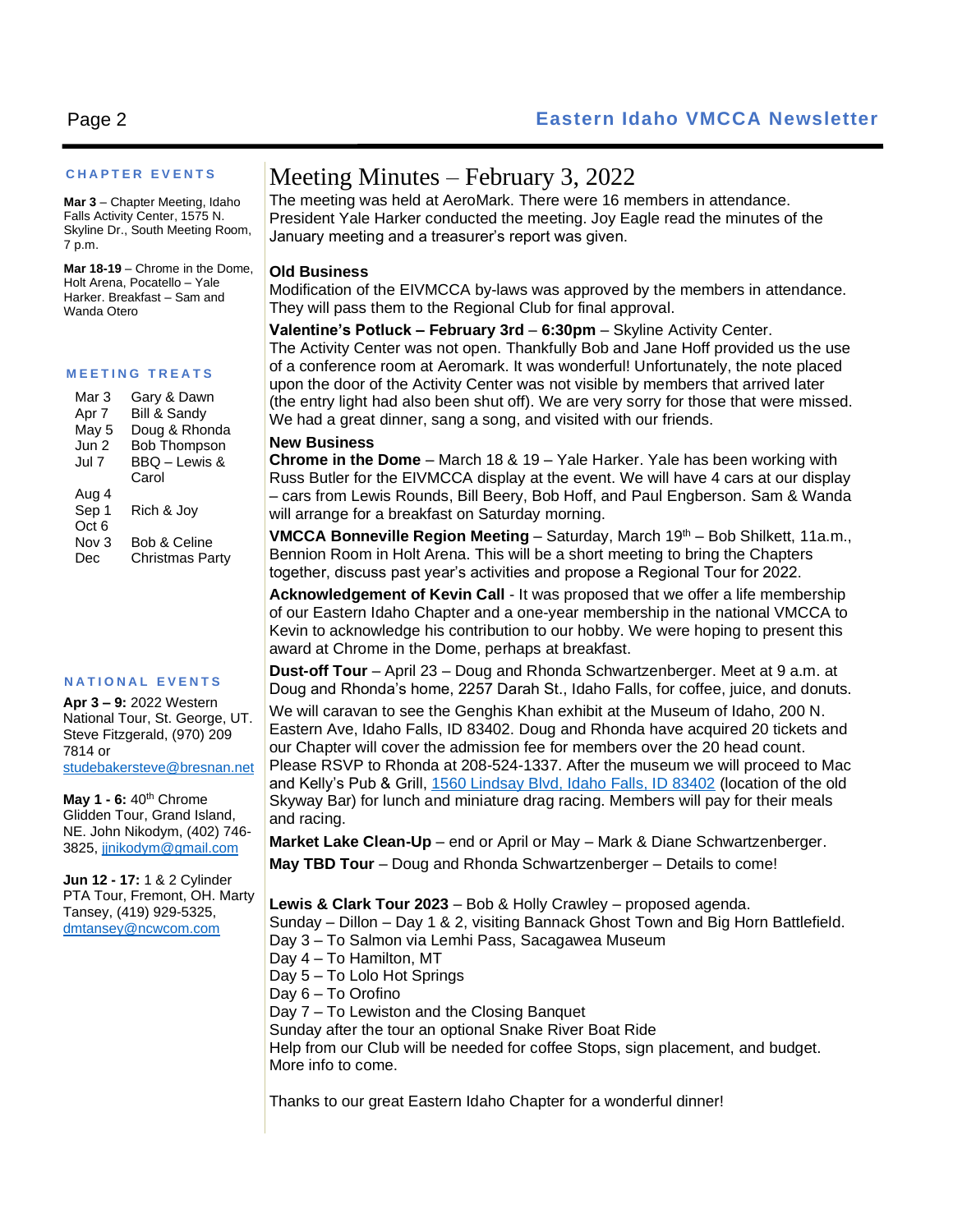# 1962 Cadillac Eldorado Biarritz – from Hemmings Classic Car, March 2022

Cadillac didn't build its renowned image on the "Standard of the World" tagline. Instead, that bold phrase was earned through decades of superb engineering and elegant styling—qualities that continued to set Cadillac cars apart from what remained of the true domestic competition in the luxury market at the dawn of the Sixties. Cadillac's reputation was unwavering and uncompromising, and the company was supremely confident. It should have been after 60 years of business.



The 1962 Eldorado Biarritz convertible depicted here is tangible proof of Cadillac's prowess at that time. It's currently under the care of Hershey, Pennsylvania's Hank Hallowell, and is one of 1,450 built during the model year. Hank recently described it as, "The most beautiful Cadillac ever produced in the modern era."

That's another bold statement, since the '62 Eldorado followed some of Cadillac's most iconic models and was produced after the division had already enjoyed a period of unbridled success. But 1962 was a recordsetting year for Cadillac sales, with 160,840 cars sold, surpassing the previous benchmark of 155,577 units released in 1956. Much of that overall success could be attributed to the well-polished styling changes executed over the previous year—exhibited by every trim level. The new models featured a sleeker profile, as the razor-sharp tailfin elevation was slightly reduced, in part due to the elimination of bright trim along the peak. The upper and lower contours along the flanks also exhibited slightly smoother fore-to-aft flow more reminiscent of the '60 Eldorado Brougham.

For 1962, the Eldorado Biarritz was produced only in convertible guise. Though it was based on the same architecture as the Series 62 line, the \$6,610 premium nameplate featured unique trim, including a different grille design, a finely detailed tail panel, and an exceptionally fine full-length body molding that enhanced the upper body contour. It was coupled with specific model emblems for the discerning buyer, all working in subtle harmony to set it apart from the otherwise nearly identical Series 62 convertible.

A well-tuned, independent front suspension and coil-sprung rear suspension were still at the core of Cadillac's unparalleled ride comfort. Similarly, power was still derived from a silky-smooth 390-cu.in. V-8 engine—the same 325-hp engine unveiled for 1959 —coupled to the four-speed Hydra-Matic transmission. All these mechanical attributes were found in every Cadillac, regardless of the chassis wheelbase dimension, and all were heralded by Motor Trend's reporting staff when they tested a new Fleetwood 60 Special (May 1962). Near as we can ascertain, it was the only '62 Cadillac tested by any of the contemporary road test magazines of the era, and for good reason. As the reporting staff stated, "Because of the close mechanical identity throughout the line, a test of the Fleetwood automatically becomes a test of any '62 Cadillac."